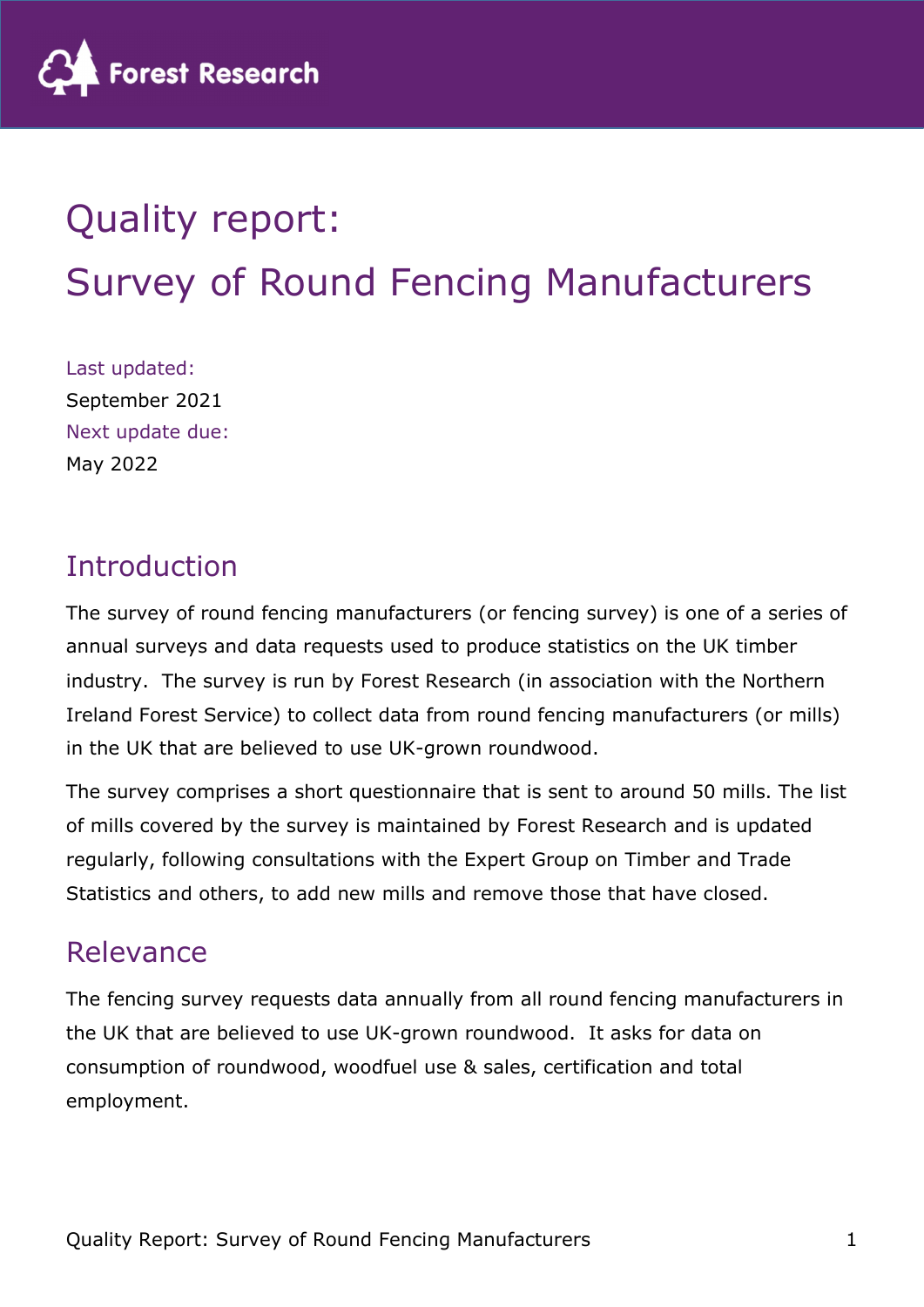

Figures on consumption of UK-grown roundwood from the fencing survey are combined with data from other sources to produce estimates of total deliveries of UK-grown roundwood.

Estimates are made for non-respondents by rolling forward data from previous years for these mills.

The main uses of the survey of round fencing manufacturers include:

- Trends in the supply of, and demand for, UK grown timber are monitored by the Forestry Commission, Devolved Administrations, the UK timber industry and others;
- Deliveries of roundwood in the UK are provided to international organisations (UN Economic Commission for Europe, UN Food and Agriculture Organisation and others) as part of the Joint Forest Sector Questionnaire (covering wood production and trade).

The Expert Group on Timber and Trade Statistics (EGTTS), comprising representatives from the UK timber industry, the Forestry Commission, Scottish Forestry, Natural Resources Wales and Northern Ireland Forest Service are consulted regularly to ensure that UK wood production and trade statistics remain relevant to users. Further information on the EGTTS is available at https://www.forestresearch.gov.uk/tools-and-resources/statistics/about-ourstatistics/expert-group-on-timber-and-trade-statistics/.

## **Accuracy**

The survey usually approaches all relevant businesses (around 50 in recent years) and, as a result, there are no sampling errors. As a result of the COVID-19 pandemic, the administration of the survey was restricted to digital methods only, so a few mills (for whom no email addresses were available) were not approached, giving a total of 38 businesses approached. The figures for non-respondents to the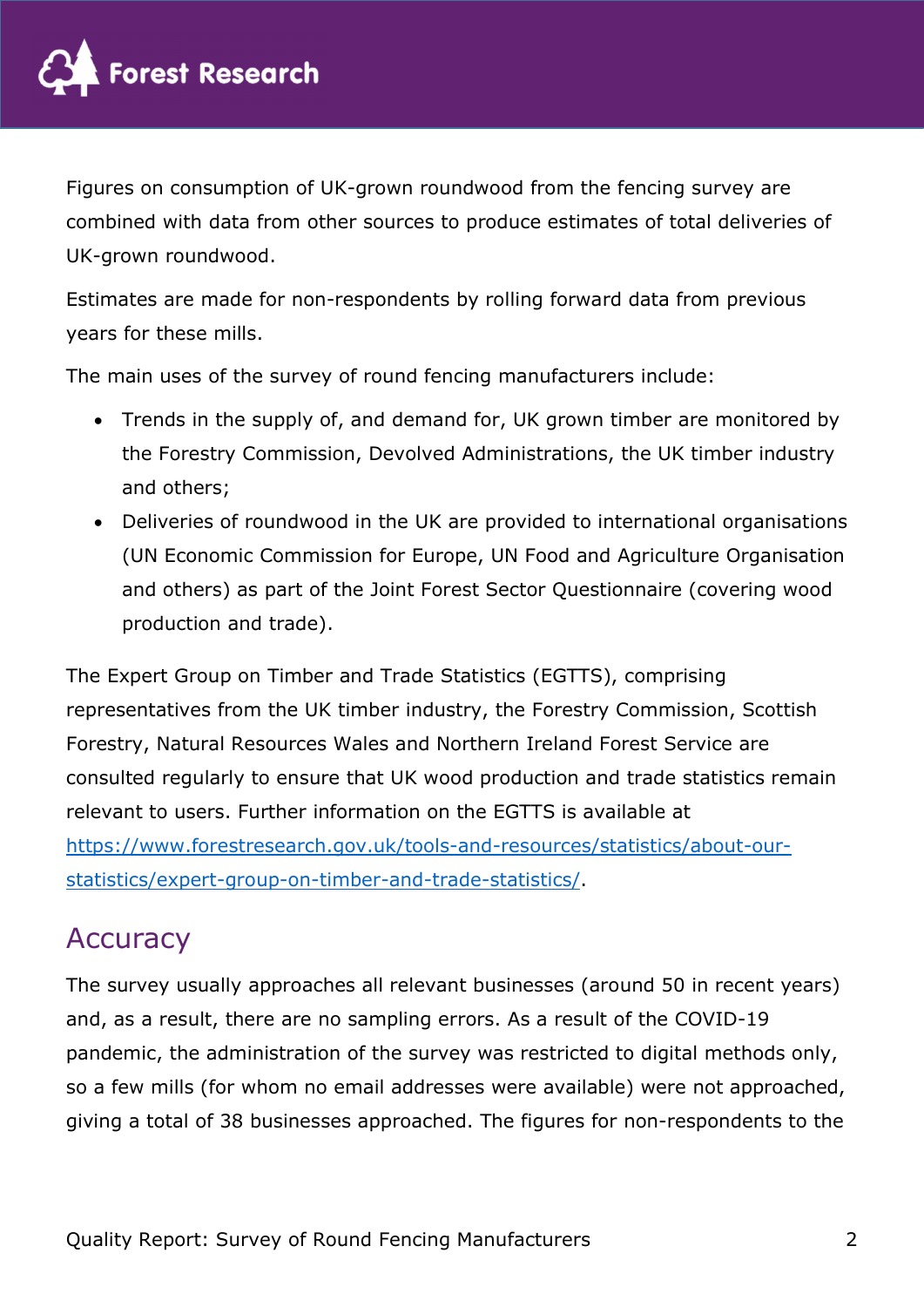

survey, below, include some mills that were not approached to participate in the 2020 survey.

There are a number of non-sampling errors associated with this survey, related to errors of coverage, measurement, processing and non-response. The following tables provide an indication of the response rates (overall and for key items), level of imputed values and the editing rate, to assist users in understanding the quality of the data.

## Unit response rates

The overall response rate to the fencing survey in 2020 was 29% of mills. The weighted response rate (taking account of the total roundwood consumption of each mill) was 34%. The relatively low weighted response rates indicate that nonresponse to the survey is likely to have a significant impact on the accuracy of the results.

## Key item response rates

Table 1 presents the response rates for the following key items: total consumption, total employment and certified input (for those with a Chain of Custody certificate). These item response rates are restricted to respondents to the survey. The high response rates indicate that item non-response has very little impact on the accuracy of the results for key items.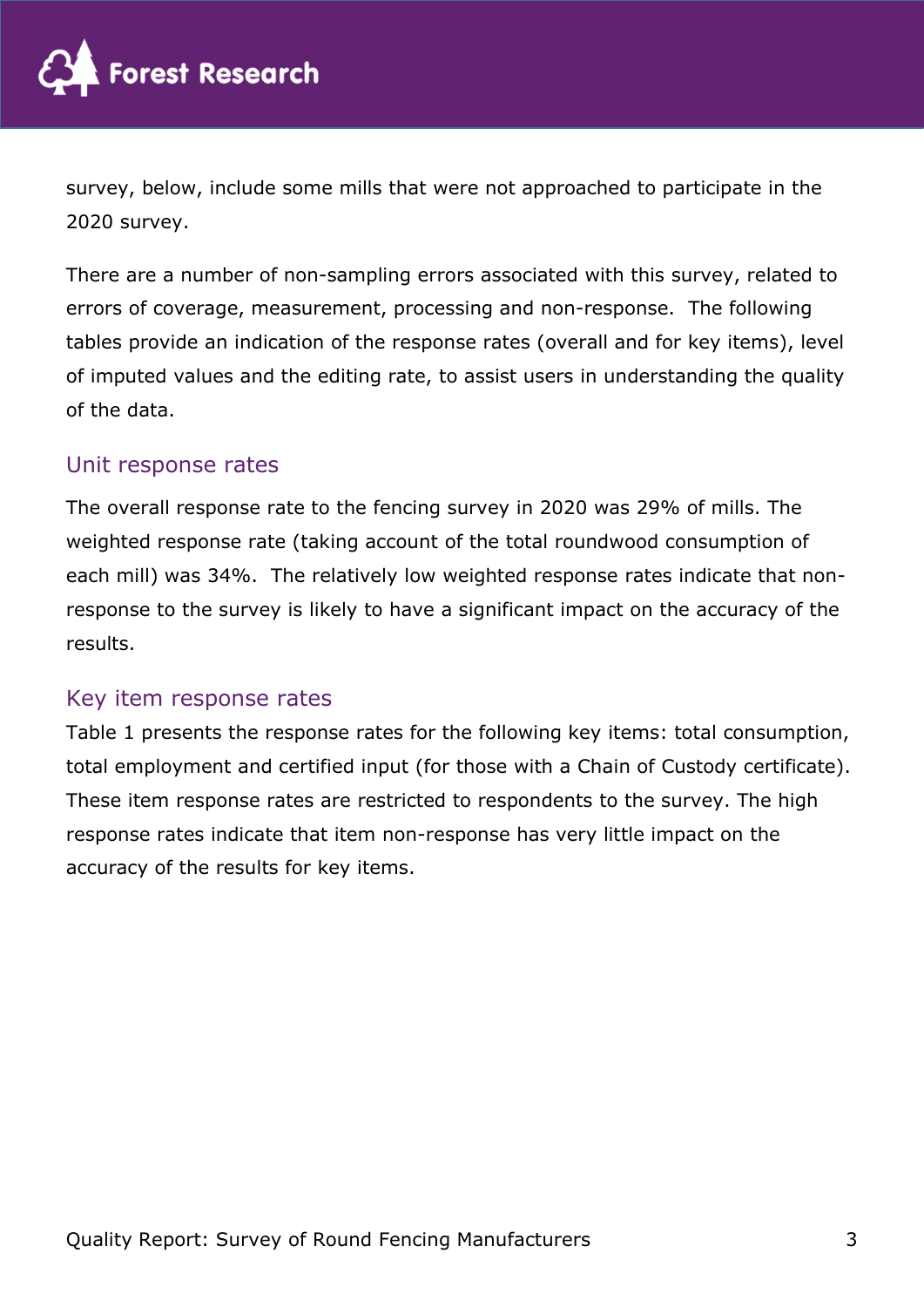

#### Table 1: Key item response rates, 2020

| <b>Key item</b>              | <b>Response</b> | <b>Non</b><br>response | <b>Total</b> | <b>Response</b><br>rate<br>$(unweighted)^1$ | <b>Response</b><br>rate<br>(weighted) <sup>2</sup> |
|------------------------------|-----------------|------------------------|--------------|---------------------------------------------|----------------------------------------------------|
| Consumption                  | 12              |                        | 13           | 92%                                         | 100%                                               |
| Employment                   | 12              |                        | 13           | 92%                                         | 89%                                                |
| Certified input <sup>3</sup> |                 |                        |              | 100%                                        | 100%                                               |

Notes:

1. Unweighted item response rate is the number of responses to that item divided by total respondents.

2. Weighted by total estimated value of key item.

3. Item only requested from mills with Chain of Custody certificate.

## Total contribution to key items from imputed values

In compiling results from the survey of round fencing manufacturers, values are imputed to estimate for non-response (either to specific questions or to the entire survey). Values for survey non-respondents are imputed by rolling forward the values for that mill in the previous year. For item non-response, imputed values will also take account of responses to the rest of the survey.

Table 2 presents the percentage of the total value that is imputed for the following key items: total consumption, total employment and certified input (for those with a Chain of Custody certificate). The relatively high imputation rates indicate that imputing is likely to have a significant impact on the accuracy of the results.

#### Table 2: Total contribution to key items from imputed values, 2020

| <b>Key item</b>                                | <b>Imputed</b> | <b>Not</b><br>imputed | <b>Total</b> | $\frac{O}{O}$<br>imputed |
|------------------------------------------------|----------------|-----------------------|--------------|--------------------------|
| Consumption (thousand green<br>tonnes)         | 183            | 95                    | 278          | 66%                      |
| Employment (full-time<br>equivalents)          | 300            | 207                   | 506          | 59%                      |
| Certified input (thousand $m^3$ ) <sup>1</sup> | 119            | 63                    | 182          | 65%                      |

Notes:

1. Item only requested from mills with Chain of Custody certificate.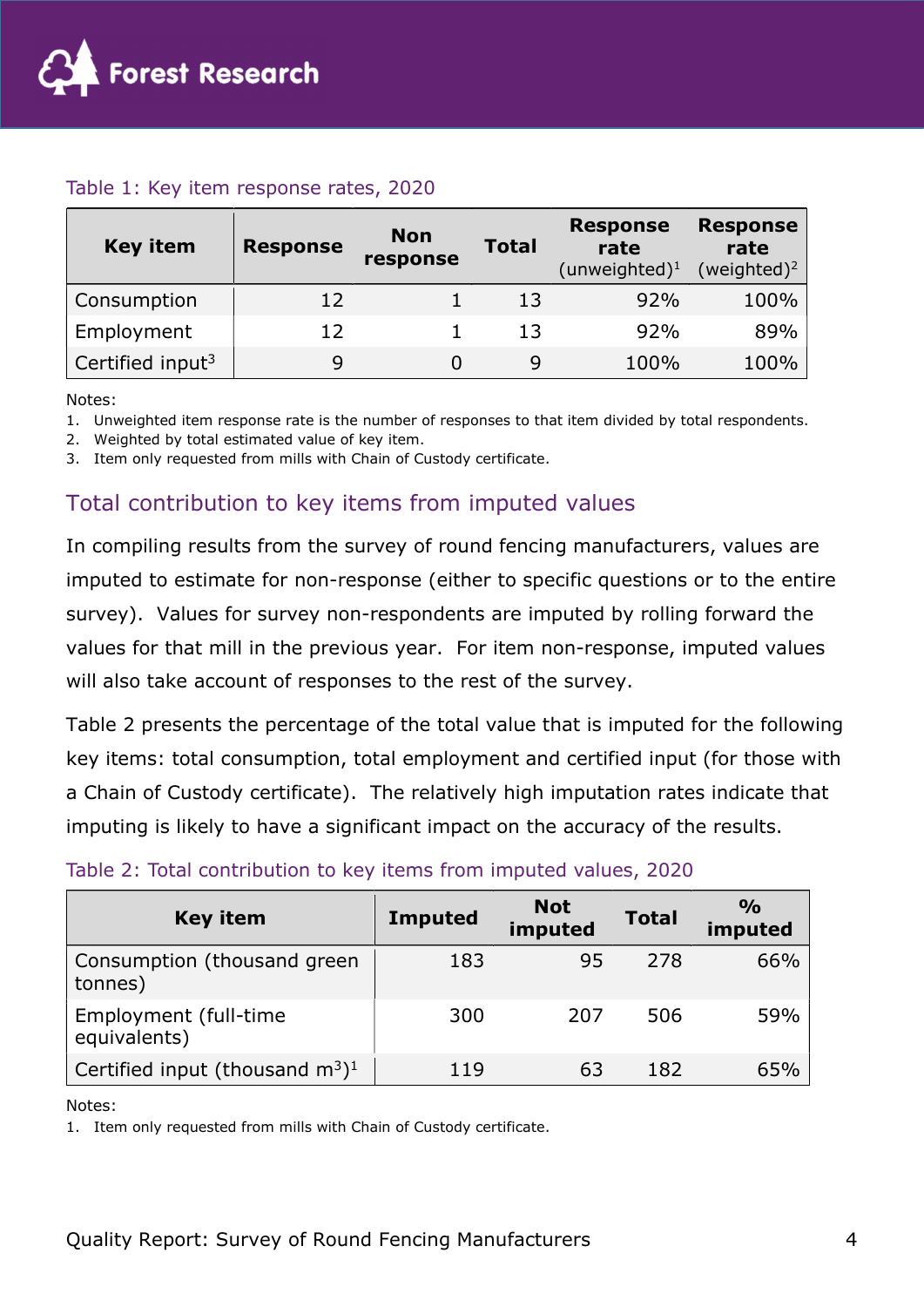

## Editing rate for key items

The responses received to the survey are checked to ensure that the values provided to questions are consistent with each other and with previous responses from the same mill. Where there are clear inconsistencies that cannot be explained, values are revised to a more realistic level.

Table 3 presents the percentage of mills for which a value was edited for the following key items: total consumption, total employment and certified input (for those with a Chain of Custody certificate).

| <b>Key item</b>              | <b>Value</b><br>corrected | Value<br>uncorrected | <b>Total</b> | <b>Editing rate</b> |
|------------------------------|---------------------------|----------------------|--------------|---------------------|
| Consumption                  |                           | 12                   | 12           | $0\%$               |
| Employment                   |                           | 11                   | 11           | $0\%$               |
| Certified input <sup>1</sup> |                           |                      |              | 0%                  |

## Table 3: Editing rate for key items, 2020

Notes:

1. Item only requested from mills with Chain of Custody certificate.

# Timeliness and punctuality

Provisional results from the survey of round fencing manufacturers are released in UK Wood Production and Trade: provisional figures in mid-May, 4.5 months after the end of the reference period (calendar year).

Final results are published in Forestry Statistics at end September, 9 months after the end of the reference period (calendar year).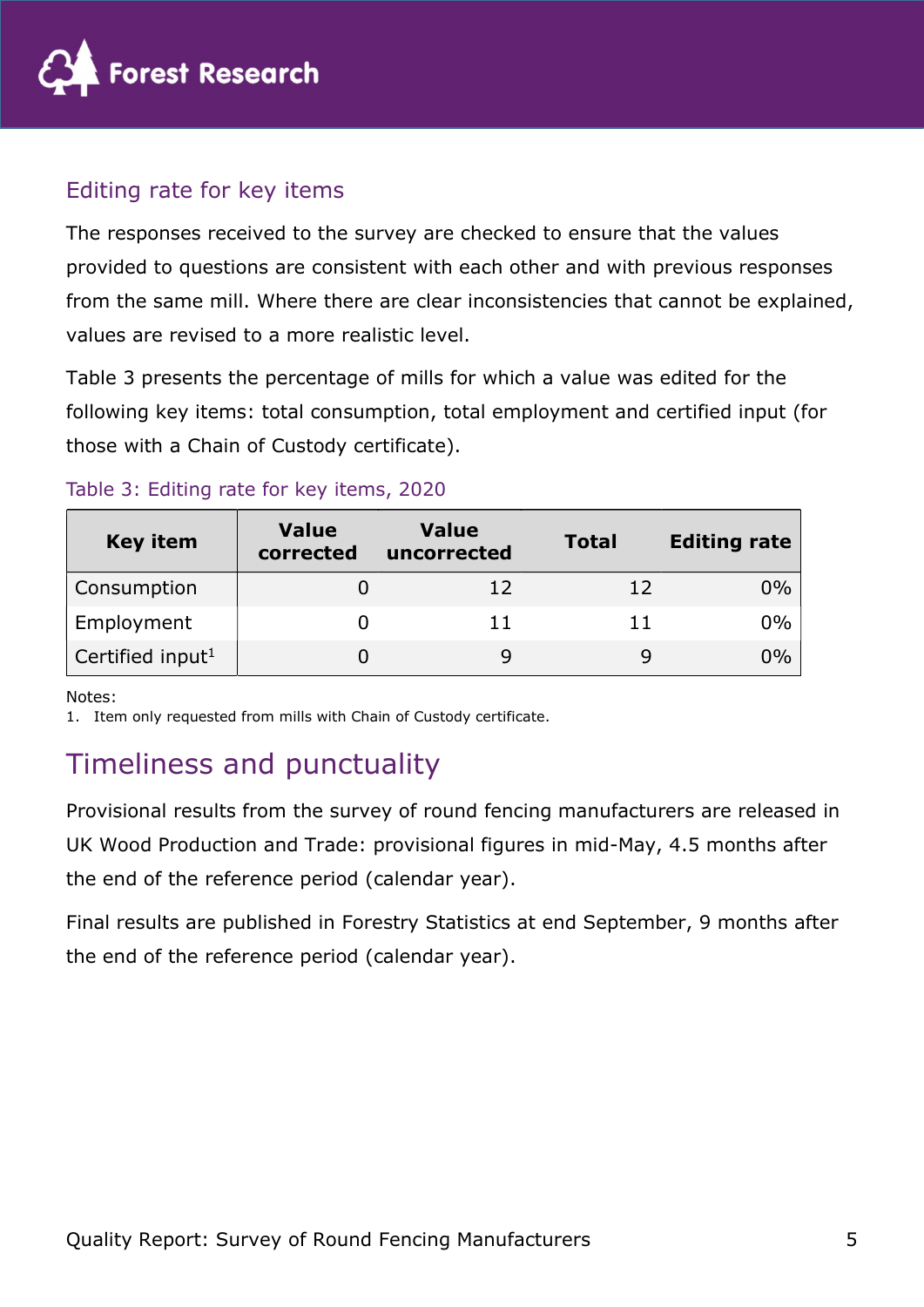

# Accessibility and clarity

The annual Forestry Statistics publication, available on the Forest Research website at www.forestresearch.gov.uk/statistics provides the most comprehensive results from the fencing survey, including background information on the data collected, response rates, methodology, revisions and reporting. Forestry Statistics is published in line with Forest Research's website accessibility statement.

Longer time series data, providing additional breakdowns for some statistics, are published in accompanying tables to UK Wood Production and Trade: provisional figures. Longer time series are also available for Forestry Statistics. Excel and ODS versions of all tables in UK Wood Production and Trade: provisional figures and Forestry Statistics are available to download from the Forest Research website.

Summary results are also published in Forestry Facts & Figures.

# **Comparability**

The survey of round fencing manufacturers has been run annually by Forest Research/ the Forestry Commission since 1994. Results for a 10 year period are published in Forestry Statistics.

A number of refinements have been made to the survey, in response to consultation with the Expert Group on Timber and Trade Statistics and suggestions/issues raised by users and data providers. These include the addition of new data items (woodfuel sales & use from the 2008 survey, total employment from the 2008 survey, round fencing production & production of other products from the 2010 survey, the addition of a new question on preservative treatment of round fencing production for the 2020 survey).